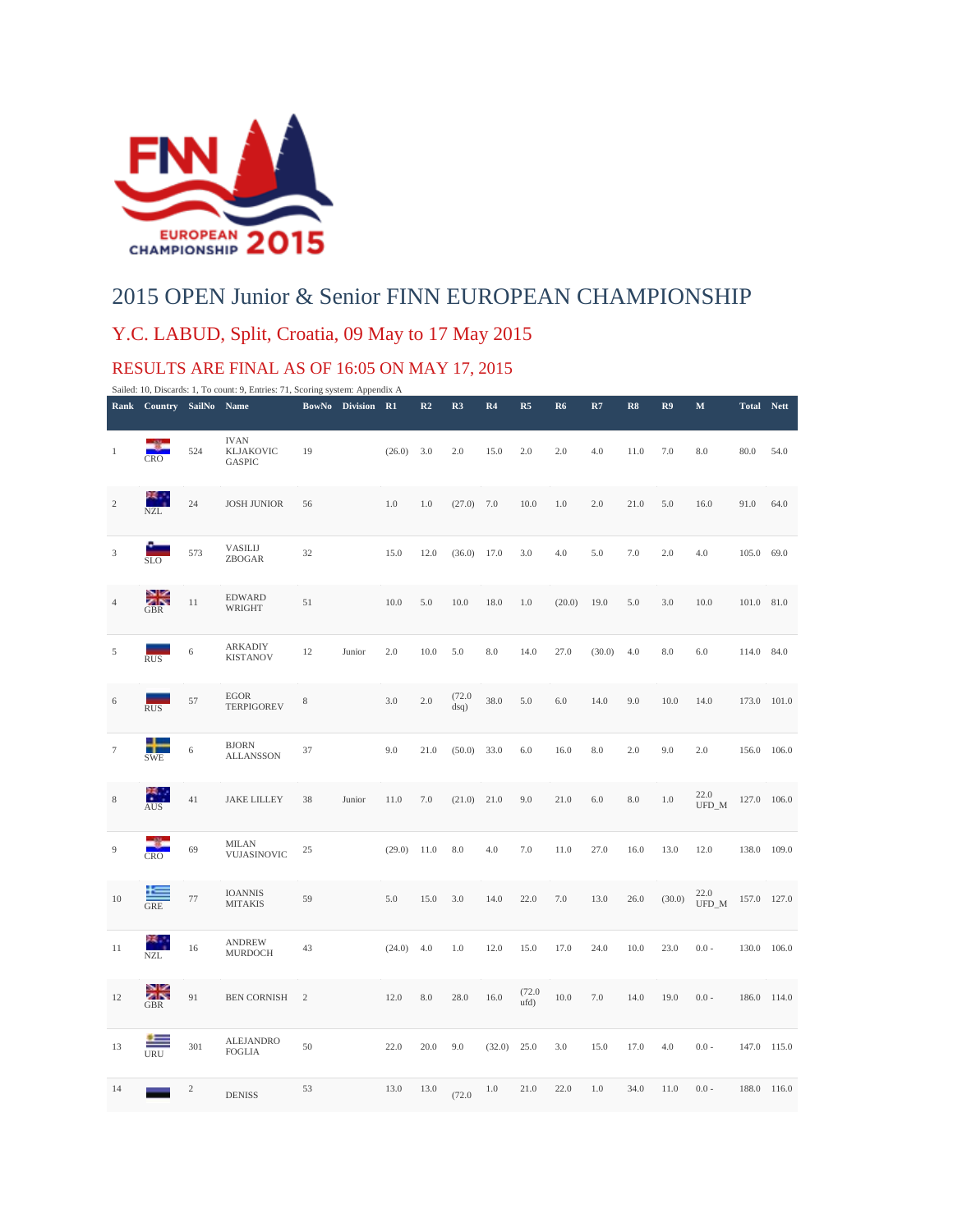|        | <b>EST</b>                   |                | <b>KARPAK</b>                       |        |        |        |                | ret)   |        |                |        |        |               |        |         |             |
|--------|------------------------------|----------------|-------------------------------------|--------|--------|--------|----------------|--------|--------|----------------|--------|--------|---------------|--------|---------|-------------|
| 15     | <b>HUN</b>                   | 40             | ZSOMBOR<br><b>BERECZ</b>            | 35     |        | 8.0    | 6.0            | 26.0   | 2.0    | 12.0           | 19.0   | 18.0   | 25.0          | (28.0) | $0.0 -$ | 144.0 116.0 |
| 16     | <b>NOR</b>                   | 1              | <b>ANDERS</b><br><b>PEDERSEN</b>    | 63     |        | 25.0   | 16.0           | 20.0   | 6.0    | 20.0           | 8.0    | 21.0   | (41.0) 6.0    |        | $0.0 -$ | 163.0 122.0 |
| 17     | <b>ITA</b>                   | 146            | <b>MICHELE</b><br><b>PAOLETTI</b>   | 46     |        | 17.0   | 14.0           | 4.0    | 5.0    | 11.0           | 24.0   | 23.0   | $(29.0)$ 25.0 |        | $0.0 -$ | 152.0 123.0 |
| 18     | CRO                          | 52             | <b>NENAD</b><br><b>BUGARIN</b>      | 54     | Junior | 4.0    | 23.0           | 7.0    | 27.0   | (32.0)         | 15.0   | 26.0   | 12.0          | 16.0   | $0.0 -$ | 162.0 130.0 |
| 19     | <b>ITA</b>                   | 117            | <b>GIORGIO</b><br>POGGI             | 11     |        | 28.0   | 22.0           | 37.0   | (42.0) | 23.0           | 18.0   | 3.0    | 1.0           | 15.0   | $0.0 -$ | 189.0 147.0 |
| $20\,$ | CRO                          | $\mathbf{1}$   | <b>JOSIP OLUJIC</b>                 | $\tau$ |        | 18.0   | 9.0            | (58.0) | 24.0   | 16.0           | 5.0    | 12.0   | 37.0          | 41.0   | $0.0 -$ | 220.0 162.0 |
| 21     | $\mathbf{C}^*$<br><b>TUR</b> | 21             | <b>ALICAN</b><br><b>KAYNAR</b>      | 42     |        | (45.0) | 36.0           | 17.0   | 40.0   | 8.0            | 14.0   | 20.0   | 15.0          | 24.0   | $0.0 -$ | 219.0 174.0 |
| 22     | <b>CZE</b>                   | $\overline{5}$ | <b>ONDREJ</b><br><b>TEPLY</b>       | 13     | Junior | 27.0   | 34.0           | 16.0   | 3.0    | 30.0           | 33.0   | (36.0) | 19.0          | 14.0   | $0.0 -$ | 212.0 176.0 |
| 23     | Ш<br><b>ITA</b>              | 66             | <b>ENRICO</b><br><b>VOLTOLINI</b>   | 55     |        | 19.0   | 26.0           | 24.0   | 34.0   | 13.0           | (38.0) | 11.0   | 28.0          | 22.0   | $0.0 -$ | 215.0 177.0 |
| 24     | ш<br><b>ITA</b>              | 123            | <b>FILIPPO</b><br><b>BALDASSARI</b> | 67     |        | (54.0) | 27.0           | 18.0   | 19.0   | 31.0           | 31.0   | 37.0   | 6.0           | 21.0   | $0.0 -$ | 244.0 190.0 |
| 25     | <b>NED</b>                   | 842            | PIETER JAN<br><b>POSTMA</b>         | 23     |        | 14.0   | 18.0           | 56.0   | 36.0   | (72.0)<br>ufd) | 25.0   | 16.0   | 22.0          | 12.0   | $0.0 -$ | 271.0 199.0 |
| 26     | <b>GER</b>                   | 259            | PHILLIP<br><b>KASUESKE</b>          | 17     | Junior | 33.0   | 33.0           | 13.0   | 11.0   | 29.0           | 12.0   | 41.0   | 35.0          | (43.0) | $0.0 -$ | 250.0 207.0 |
| 27     | $\frac{N}{2N}$<br><b>GBR</b> | 18             | JAMES<br><b>HADDEN</b>              | 3      |        | (47.0) | 40.0           | 6.0    | 22.0   | 35.0           | 9.0    | 47.0   | 39.0          | 17.0   | $0.0 -$ | 262.0 215.0 |
| $28\,$ | T.<br>ESP                    | $8\,$          | PABLO<br><b>GUITIAN</b><br>SARRIA   | 48     |        | 6.0    | 25.0           | (48.0) | 43.0   | 28.0           | 47.0   | 35.0   | 23.0          | 18.0   | $0.0 -$ | 273.0 225.0 |
| 29     | <b>ITA</b>                   | 147            | <b>SIMONE</b><br>FERRARESE          | 26     |        | 16.0   | 30.0           | 12.0   | (63.0) | 34.0           | 28.0   | 48.0   | 31.0          | 33.0   | $0.0 -$ | 295.0 232.0 |
| 30     | POL                          | 17             | PIOTR KULA                          | 44     |        | 21.0   | (72.0)<br>ufd) | 51.0   | 53.0   | 17.0           | 30.0   | 9.0    | 18.0          | 38.0   | $0.0 -$ | 309.0 237.0 |
| 31     | m.<br><b>AUS</b>             | 261            | OLIVER<br>TWEDDELL                  | $71\,$ |        | 20.0   | (72.0)<br>ufd) | 22.0   | 28.0   | 26.0           | 13.0   | 39.0   | 72.0<br>ufd   | 20.0   | $0.0 -$ | 312.0 240.0 |
| 32     | GBR                          | 96             | <b>HECTOR</b><br><b>SIMPSON</b>     | 39     | Junior | 23.0   | 38.0           | 19.0   | 20.0   | (43.0)         | 40.0   | 31.0   | 38.0          | 35.0   | $0.0 -$ | 287.0 244.0 |
| 33     | POL                          | 16             | <b>MIKOLAJ</b><br>LAHN              | 27     | Junior | 7.0    | 32.0           | (53.0) | 31.0   | 27.0           | 37.0   | 10.0   | 51.0          | 51.0   | $0.0 -$ | 299.0 246.0 |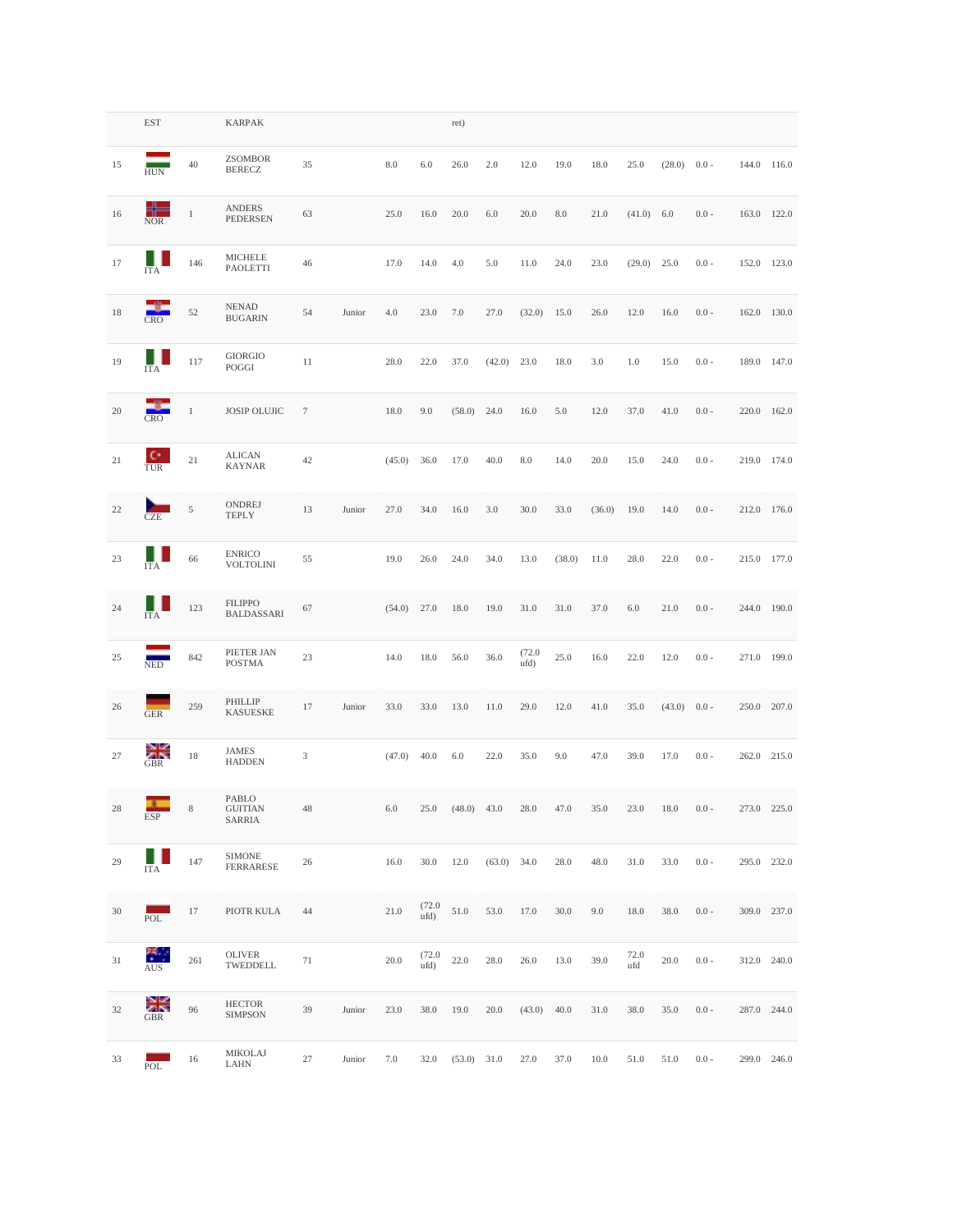| 34 | POR                    | 5              | <b>FREDERICO</b><br><b>MELO</b>                     | 21             |        | 34.0           | 17.0           | 30.0   | (60.0) | 33.0           | 36.0         | 25.0                | 44.0          | 27.0   | $0.0 -$ |       | 306.0 246.0 |
|----|------------------------|----------------|-----------------------------------------------------|----------------|--------|----------------|----------------|--------|--------|----------------|--------------|---------------------|---------------|--------|---------|-------|-------------|
| 35 | <b>RUS</b>             | $\overline{7}$ | <b>ANATOLY</b><br><b>KORSHIKOV</b>                  | 9              | Junior | 37.0           | 19.0           | (49.0) | 29.0   | 37.0           | 29.0         | 22.0                | 33.0          | 40.0   | $0.0 -$ | 295.0 | 246.0       |
| 36 | <b>UKR</b>             | $\sqrt{5}$     | <b>ANDRII</b><br><b>GUSENKO</b>                     | 6              |        | 41.0           | 31.0           | 33.0   | 10.0   | 44.0           | 26.0         | 33.0                | (47.0)        | 47.0   | $0.0 -$ |       | 312.0 265.0 |
| 37 | <b>CZE</b>             | $\mathbf{1}$   | <b>MICHAEL</b><br><b>MAIER</b>                      | 14             |        | (50.0)         | 41.0           | 25.0   | 30.0   | 41.0           | 34.0         | 28.0                | 36.0          | 32.0   | $0.0 -$ |       | 317.0 267.0 |
| 38 | <b>EST</b>             | 11             | LAURI<br><b>VAINSALU</b>                            | 31             |        | 44.0           | (72.0)<br>ufd) | 14.0   | 61.0   | 39.0           | 35.0         | 17.0                | 53.0          | 31.0   | $0.0 -$ | 366.0 | 294.0       |
| 39 | ╬<br>NOR               | 9              | <b>LARS JOHAN</b><br><b>BRODTKORB</b>               | 47             | Junior | 38.0           | 35.0           | 44.0   | 9.0    | 54.0           | 41.0         | 46.0                | 32.0          | (58.0) | $0.0 -$ |       | 357.0 299.0 |
| 40 | <b>GER</b>             | 25             | <b>MAX</b><br><b>KOHLHOFF</b>                       | 18             | Junior | 30.0           | 50.0           | (54.0) | 23.0   | 42.0           | 32.0         | 51.0                | 20.0          | 53.0   | $0.0 -$ |       | 355.0 301.0 |
| 41 | ш<br><b>FRA</b>        | 17             | PIC FABIAN                                          | 49             | Junior | (46.0)         | 29.0           | 46.0   | 35.0   | 40.0           | 42.0         | 32.0                | 45.0          | 34.0   | $0.0 -$ | 349.0 | 303.0       |
| 42 | <b>GER</b>             | 595            | <b>GORGELS</b><br><b>SIMON</b>                      | 24             | Junior | 36.0           | 39.0           | 31.0   | 41.0   | 36.0           | 48.0         | 38.0                | 40.0          | (50.0) | $0.0 -$ |       | 359.0 309.0 |
| 43 | <b>ESP</b>             | 717            | <b>VICTOR</b><br><b>GOROSTEGUI</b><br>ARCE          | 57             |        | 48.0           | 46.0           | (62.0) | 26.0   | 45.0           | 39.0         | 40.0                | 13.0          | 56.0   | $0.0 -$ |       | 375.0 313.0 |
| 44 | <b>P</b><br>CAN        | 110            | <b>MARTIN</b><br><b>ROBITAILLE</b>                  | 60             |        | (72.0)<br>ufd) | 72.0<br>ufd    | 61.0   | 68.0   | 4.0            | 23.0         | 34.0                | 30.0          | 26.0   | $0.0 -$ |       | 390.0 318.0 |
| 45 | ш<br><b>FRA</b>        | 99             | <b>MARC ALLAIN</b><br><b>DES</b><br><b>BEAUVAIS</b> | 68             |        | 43.0           | 48.0           | (55.0) | 39.0   | 53.0           | 53.0         | 52.0                | 3.0           | 37.0   | $0.0 -$ | 383.0 | 328.0       |
| 46 | CRO                    | $\tau$         | <b>TUDOR BILIC</b>                                  | 16             |        | 49.0           | 37.0           | 43.0   | 49.0   | 24.0           | (50.0)       | 44.0                | 46.0          | 42.0   | $0.0 -$ |       | 384.0 334.0 |
| 47 | POL                    | 1              | <b>MILOSZ</b><br><b>WOJEWSKI</b>                    | 65             |        | 40.0           | 42.0           | 47.0   | 25.0   | 49.0           | 43.0         | (54.0)              | 43.0          | 46.0   | $0.0 -$ | 389.0 | 335.0       |
| 48 | GER                    | 713            | <b>HAVERLAND</b><br>LARS                            | 5              |        | 42.0           | 28.0           | 35.0   | 50.0   | 38.0           | 52.0         | 43.0                | (55.0)        | 49.0   | $0.0 -$ |       | 392.0 337.0 |
| 49 | <b>ITA</b>             | 83             | <b>MATTEO</b><br>SAVIO                              | 33             | Junior | 52.0           | 43.0           | 11.0   | 52.0   | 48.0           | 44.0         | 49.0                | $(64.0)$ 44.0 |        | $0.0 -$ |       | 407.0 343.0 |
| 50 | <b>ARG</b>             | 48             | <b>FACUNDO</b><br><b>OLEZZA</b>                     | 58             | Junior | 51.0           | 45.0           | 15.0   | 45.0   | (72.0)<br>DNC) | 45.6<br>RDGb | 45.6<br><b>RDGb</b> | 56.0          | 52.0   | $0.0 -$ |       | 427.2 355.2 |
| 51 | $\frac{1}{\text{FIN}}$ | 225            | <b>MIKAEL</b><br><b>HYRYLAINEN</b>                  | $\mathbf{1}$   |        | (59.0)         | 44.0           | 38.0   | 44.0   | 58.0           | 49.0         | 45.0                | 52.0          | 29.0   | $0.0 -$ |       | 418.0 359.0 |
| 52 | <b>ITA</b>             | 175            | ALESSANDRO<br><b>VONGHER</b>                        | $\overline{4}$ |        | 35.0           | 47.0           | (64.0) | 46.0   | 52.0           | 45.0         | 50.0                | 48.0          | 36.0   | $0.0 -$ |       | 423.0 359.0 |
| 53 | ARG                    | $\mathbf{1}$   | SANTIAGO<br>FALASCA                                 | 28             | Junior | $(55.0)$ 54.0  |                | 23.0   | 54.0   | 50.0           | 46.0         | 55.0                | 50.0          | 39.0   | $0.0 -$ |       | 426.0 371.0 |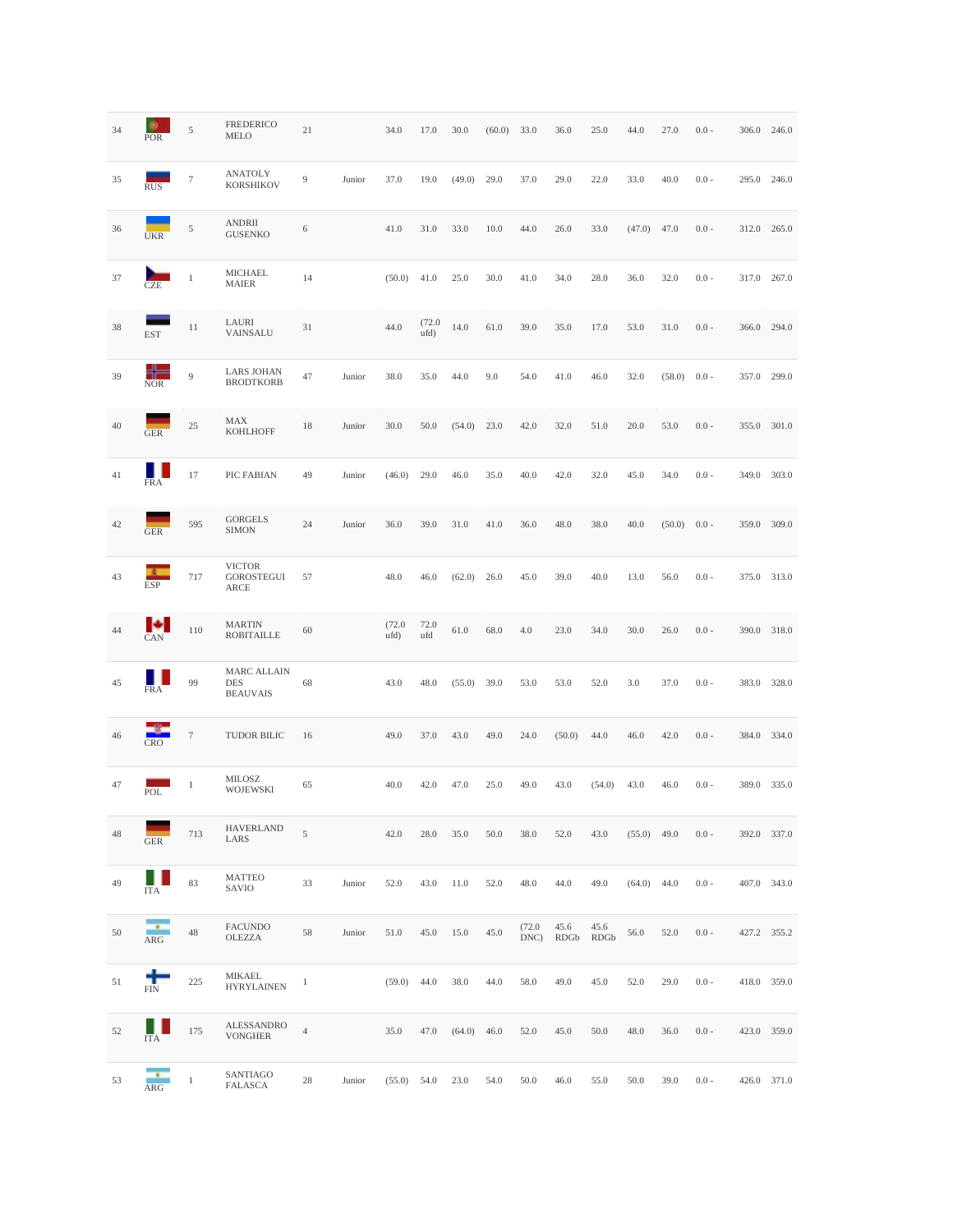| 54 | <b>ESP</b>              | $\tau$         | ALEX MUSCAT                           | 22     |        | (72.0)<br>ufd) | 24.0           | 32.0        | 13.0                         | 19.0                         | 72.0<br><b>DNC</b>                  | 72.0<br><b>DNC</b>                  | 72.0<br><b>DNC</b>           | 72.0<br><b>DNC</b>                  | $0.0 -$ |       | 448.0 376.0 |
|----|-------------------------|----------------|---------------------------------------|--------|--------|----------------|----------------|-------------|------------------------------|------------------------------|-------------------------------------|-------------------------------------|------------------------------|-------------------------------------|---------|-------|-------------|
| 55 | <b>USA</b>              | 11             | PHILIP TOTH                           | 30     |        | 60.0           | (72.0)<br>ufd) | 34.0        | 37.0                         | 47.0                         | 55.0                                | 58.0                                | 42.0                         | 48.0                                | $0.0 -$ | 453.0 | 381.0       |
| 56 | $rac{1}{\text{GRE}}$    | $\overline{4}$ | PANAGIOTIS<br><b>KOTSOVOS</b>         | 61     |        | 39.0           | 53.0           | 42.0        | 51.0                         | 51.0                         | 51.0                                | 42.0                                | (60.0)                       | 54.0                                | $0.0 -$ |       | 443.0 383.0 |
| 57 | <b>GER</b>              | 252            | <b>MARTENS</b><br><b>EIKE</b>         | 20     |        | 31.0           | (72.0)<br>ufd) | 60.0        | 48.0                         | 18.0                         | 72.0<br><b>DSQ</b>                  | 29.0                                | 72.0<br><b>DNC</b>           | 55.0                                | $0.0 -$ | 457.0 | 385.0       |
| 58 | <b>FRA</b>              | 89             | <b>BENJAMIN</b><br><b>MONTAGUT</b>    | 62     |        | 32.0           | 49.0           | 59.0        | 56.0                         | 46.0                         | 54.0                                | 53.0                                | (61.0)                       | 45.0                                | $0.0 -$ |       | 455.0 394.0 |
| 59 | <b>RUS</b>              | 41             | <b>FELIX</b><br><b>DENIKARV</b>       | 41     |        | 53.0           | 56.0           | 41.0        | 57.0                         | 57.0                         | 65.0                                | (72.0)<br>DNC)                      | 27.0                         | 57.0                                | $0.0 -$ |       | 485.0 413.0 |
| 60 | POL                     | 22             | <b>JEREMI ZIMNY</b>                   | 29     | Junior | 62.0           | 58.0           | 29.0        | 47.0                         | 55.0                         | 57.0                                | 60.0                                | (66.0)                       | 62.0                                | $0.0 -$ |       | 496.0 430.0 |
| 61 | GRE                     | 71             | <b>PANAGIOTIS</b><br><b>DAVOURLIS</b> | 66     |        | 68.0           | 55.0           | 52.0        | 59.0                         | 60.0                         | 61.0                                | (72.0)<br>DNC)                      | 24.0                         | 59.0                                | $0.0 -$ |       | 510.0 438.0 |
| 62 | <b>LTU</b>              | 24             | <b>SARUNAS</b><br><b>FELENDERIS</b>   | 52     |        | 58.0           | 57.0           | 40.0        | (65.0)                       | 56.0                         | 59.0                                | 56.0                                | 59.0                         | 64.0                                | $0.0 -$ |       | 514.0 449.0 |
| 63 | POL                     | 14             | PIOTR MAZUR                           | 36     |        | 57.0           | 51.0           | (63.0)      | 55.0                         | 63.0                         | 58.0                                | 61.0                                | 49.0                         | 60.0                                | $0.0 -$ |       | 517.0 454.0 |
| 64 | <b>ITA</b>              | 191            | ALESSANDRO<br>CATTANEO                | 15     |        | 56.0           | 52.0           | (68.0)      | 62.0                         | 59.0                         | 56.0                                | 59.0                                | 54.0                         | 61.0                                | $0.0 -$ |       | 527.0 459.0 |
| 65 | <b>GER</b>              | 236            | <b>ANDREAS</b><br><b>LOHMANN</b>      | 72     |        | 63.0           | (72.0)<br>dnf) | 45.0        | 67.0                         | 62.0                         | 62.0                                | 57.0                                | 58.0                         | 65.0                                | $0.0 -$ |       | 551.0 479.0 |
| 66 | POL                     | 171            | <b>PIOTR</b><br><b>GIERCZAK</b>       | 69     | Junior | 64.0           | 59.0           | 39.0        | 58.0                         | (72.0)<br>DNC)               | 66.0                                | 62.0                                | 65.0                         | 68.0                                | $0.0 -$ |       | 553.0 481.0 |
| 67 | <b>SUI</b>              | 63             | <b>GAUTSCHI</b><br><b>THOMAS</b>      | 64     |        | 65.0           | 62.0           | 57.0        | 64.0                         | 61.0                         | 60.0                                | 63.0                                | 63.0                         | (67.0)                              | $0.0 -$ |       | 562.0 495.0 |
| 68 | POL                     | 11             | <b>KACPER</b><br><b>JAROCKI</b>       | $70\,$ | Junior | 67.0           | 60.0           | 67.0        | $(70.0)$ 64.0                |                              | 63.0                                | 64.0                                | 67.0                         | 69.0                                | $0.0$ - |       | 591.0 521.0 |
| 69 | POL                     | $\sqrt{2}$     | <b>ANDREJ</b><br><b>SKARKA</b>        | $10\,$ |        | 66.0           | 61.0           | 65.0        | 66.0                         | (72.0)<br>DNC)               | 72.0<br><b>DNC</b>                  | 72.0<br><b>DNC</b>                  | 57.0                         | 63.0                                | $0.0 -$ |       | 594.0 522.0 |
| 70 | $\bullet$<br><b>TUN</b> | $\mathbf{1}$   | <b>KARIM</b><br><b>ESSEGHIR</b>       | 40     |        | 61.0           | 63.0           | 66.0        | 69.0                         | (72.0)<br>DNC)               | 64.0                                | 72.0<br>$\mathop{\rm DNC}\nolimits$ | 62.0                         | 66.0                                | $0.0 -$ |       | 595.0 523.0 |
| 71 | <b>ITA</b>              | 212            | LANFRANKO<br><b>CIRILLO</b>           | 45     |        | (72.0)<br>DNC) | 72.0<br>DNC    | 72.0<br>DNC | 72.0<br>$\operatorname{DNC}$ | 72.0<br>$\operatorname{DNC}$ | 72.0<br>$\mathop{\rm DNC}\nolimits$ | 72.0<br>$\operatorname{DNC}$        | 72.0<br>$\operatorname{DNC}$ | 72.0<br>$\mathop{\rm DNC}\nolimits$ | $0.0 -$ |       | 648.0 576.0 |

## SCORING CODES USED

| Code       | <b>Description</b>                                                              | <b>Points</b> |
|------------|---------------------------------------------------------------------------------|---------------|
| $\sim$     | Did not sail in medal race                                                      | $^{()}$       |
| DNC        | Did not come to the starting area                                               | 72            |
| <b>DNF</b> | Started but did not finish                                                      | 72            |
| <b>DSO</b> | Disqualification                                                                | 72            |
|            | RDGb Redress - average points for all races preceeding the race in question45.6 |               |
| <b>RET</b> | Retired                                                                         |               |